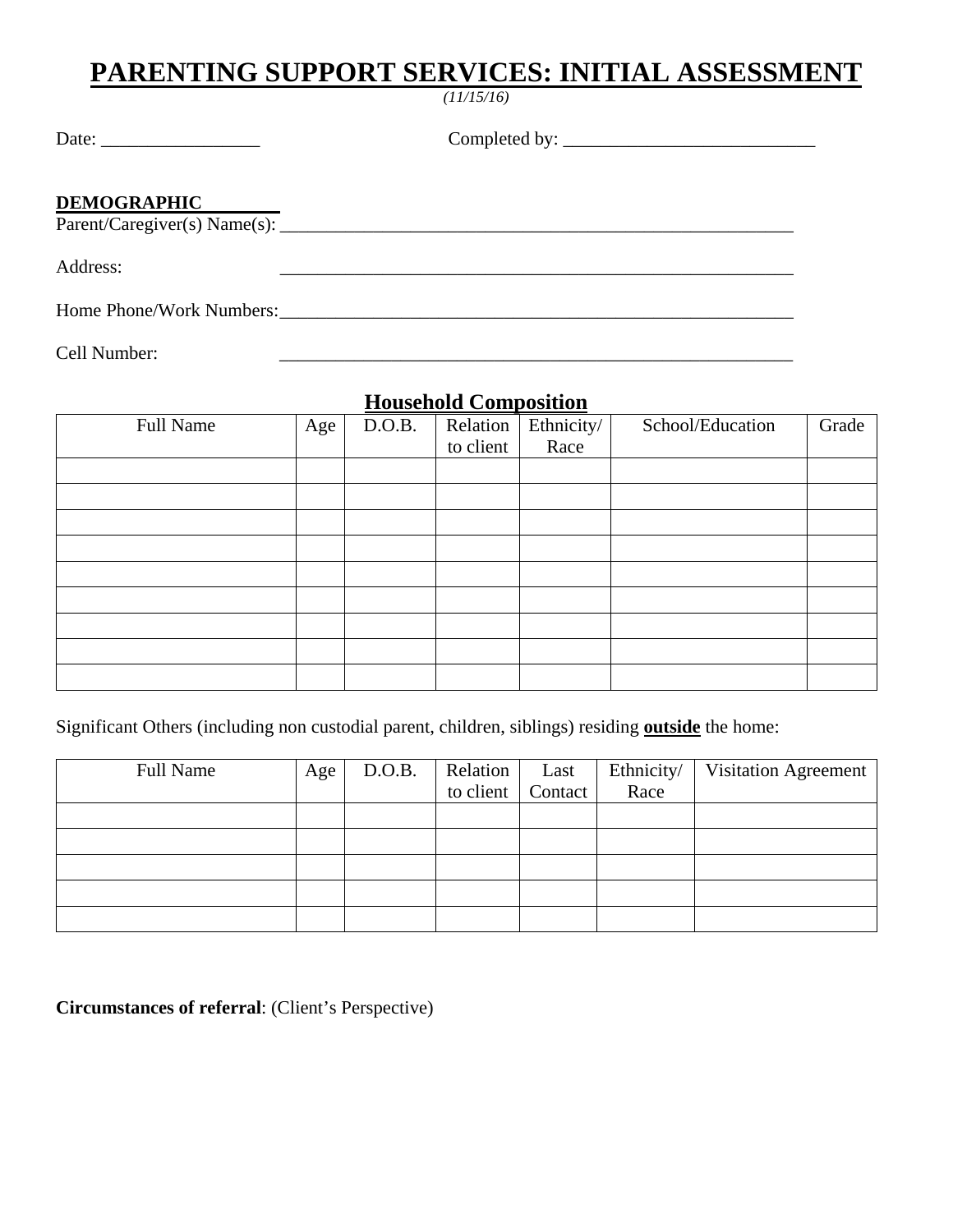### **Family Strengths and Supports:**

- 1. What kind of outside help has been utilized in the past\present (including natural supports)?
- 2. What is your current source of income/financial situation?

| <b>TANF Eligibility</b>                                                                       |                |                                                                                                   |
|-----------------------------------------------------------------------------------------------|----------------|---------------------------------------------------------------------------------------------------|
|                                                                                               |                | What kind of health insurance or health care coverage does the referred parent/primary caregiver  |
| have? (Select One)                                                                            |                |                                                                                                   |
|                                                                                               |                | __ Children's Health Insurance Program (HUSKY A) __ Children's Health Insurance Program (HUSKY B) |
|                                                                                               |                |                                                                                                   |
| __ Medicare                                                                                   |                | No Health Insurance Delher                                                                        |
|                                                                                               |                | Is the family currently eligible for Medicaid, HUSKY, Supplemental Nutrition Assistance Program   |
| (former Food Stamp Program), cash assistance or child care assistance?                        |                |                                                                                                   |
| $\mathbf{Yes}$                                                                                | $\mathbf{N}$ o | Unable to Determine                                                                               |
| Number of parents, children, and relatives living in the home:                                |                |                                                                                                   |
|                                                                                               |                |                                                                                                   |
| Is the parent/primary caregiver TANF eligible?                                                |                |                                                                                                   |
| <b>Yes</b>                                                                                    | $\_\_$ No      | Unable to Determine                                                                               |
|                                                                                               |                | What is the highest level of education completed by the parent/primary caregiver? (Select One)    |
|                                                                                               |                |                                                                                                   |
| __ Some College or Technical School __ Associate's __ Bachelor's Degree<br>__ Advanced Degree |                |                                                                                                   |

#### **Personal & Family History:**

1. What was your childhood like (who raised you; your experience with school)?

2. What did your childhood experience teach you about parenting? How were you rewarded and disciplined?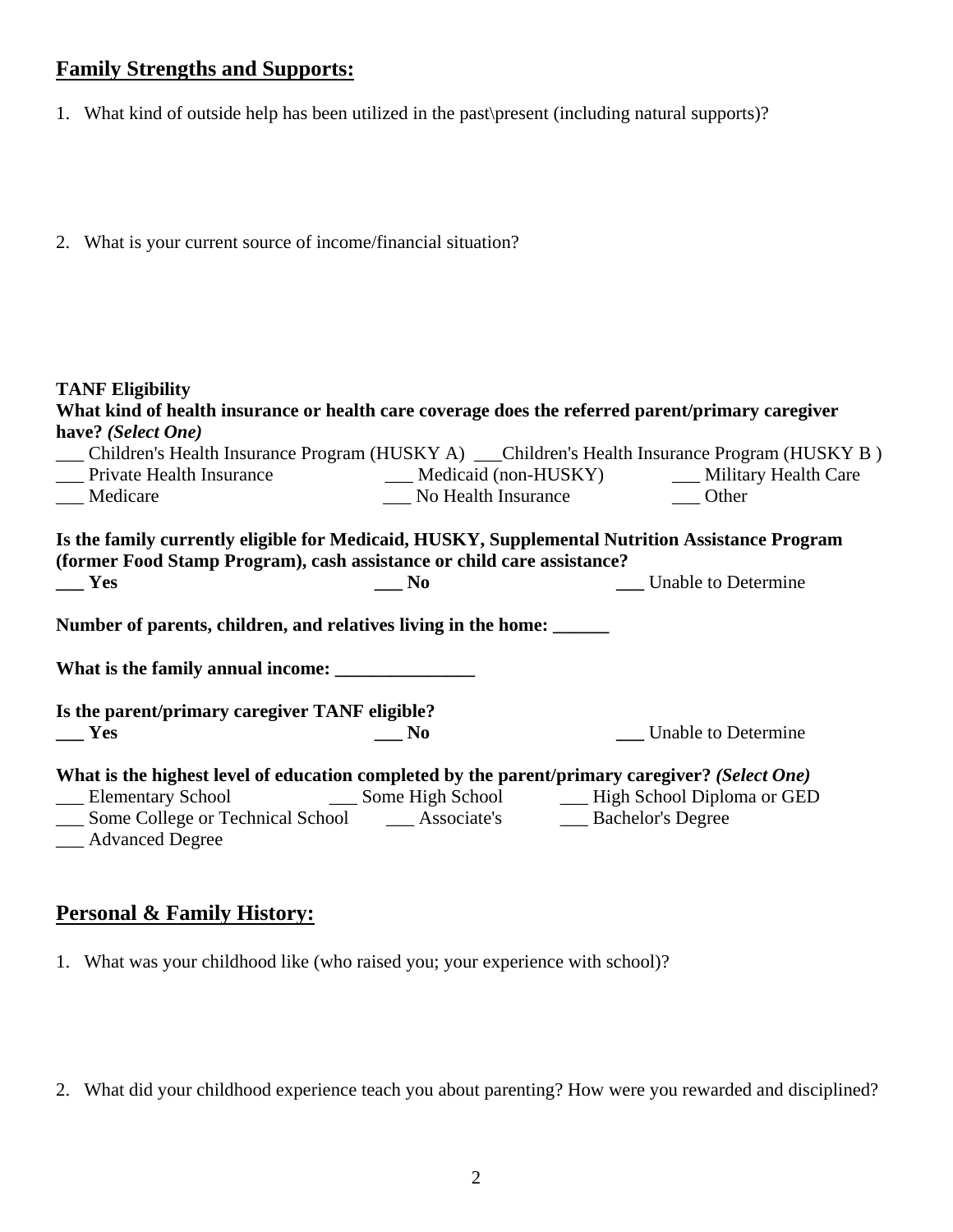### **Parent/Child Relationship:**

- 1. Tell me about each of your children (tell me something you like about each child and something that upsets/frustrates you.)
- 2. How are your children developing? (include school performance, peer relationships, behavioral issues, sibling issues) Any concerns about their development? (Use Addendum for other specifics)
- 3. How do you reward your children? Discipline your children?
- 4. Tell me about the first years of your child's life (i.e. periods of separation/multiple caregivers).
	- Pregnancy
	- Infancy
	- Age One Year
	- Age Two-Three Years
	- Age Four Years or Older
- 5. When do you feel connected to your child?
- 6. When do you feel rejected by your child?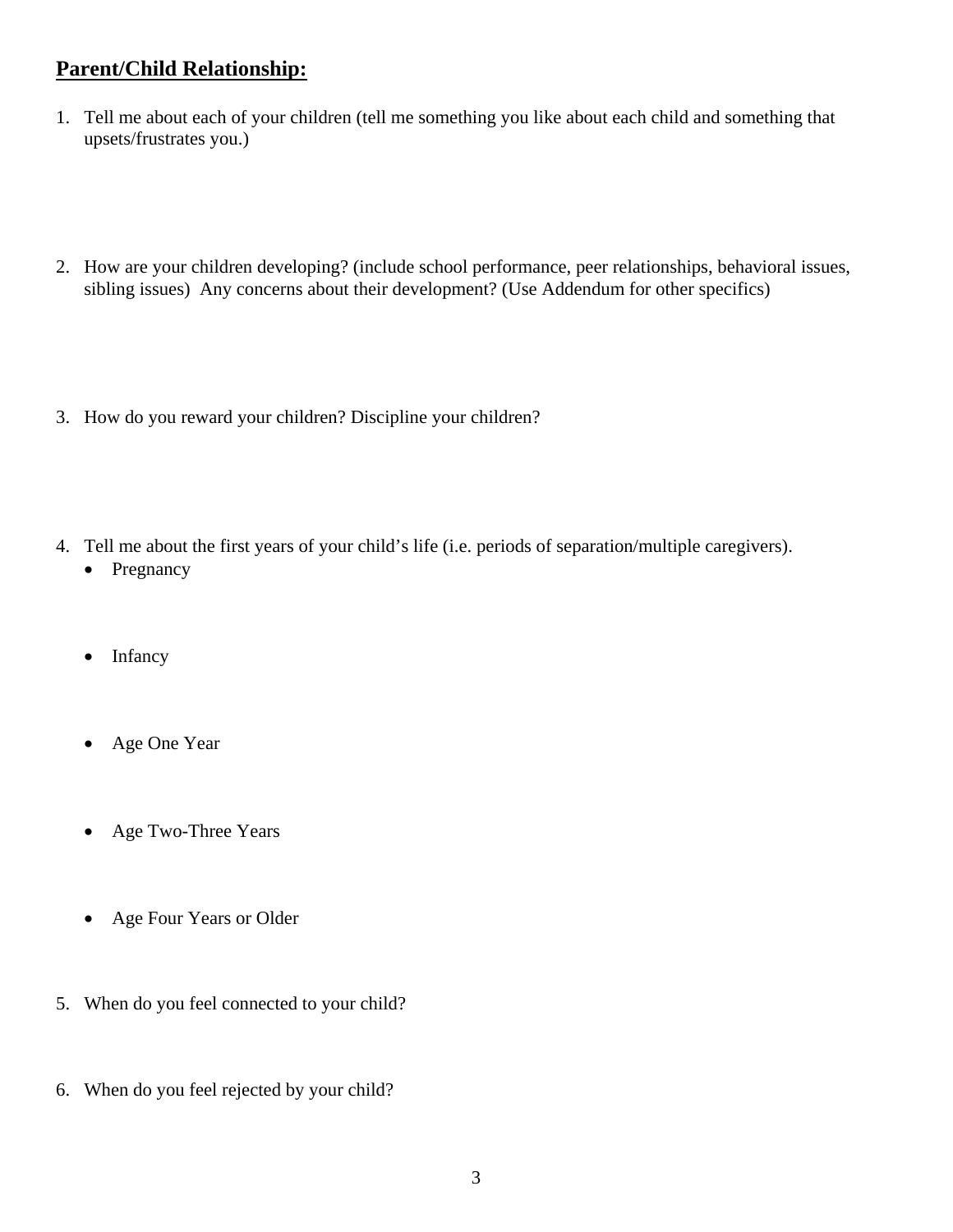- 7. What moments (of parenting) make you uncomfortable?
- 8. What works or doesn't work when your child is out of control?

- 9. Who else participates in the parenting of each of your children?
- 10. Is there someone else you would like to have participate with you in this program?

# **Physical/Behavioral Health:**

- 1. Do you or anyone in the home have any health concerns that are impacting your family?
- 2. Has your family been impacted by mental health concerns, intimate partner violence, or alcohol/drug use?
- 3. Have you or a family member ever experienced a traumatic event(s) such as physical abuse, sexual abuse, death of a significant person, child removed by DCF?
- 4. Is there anything else you'd like to share with us?